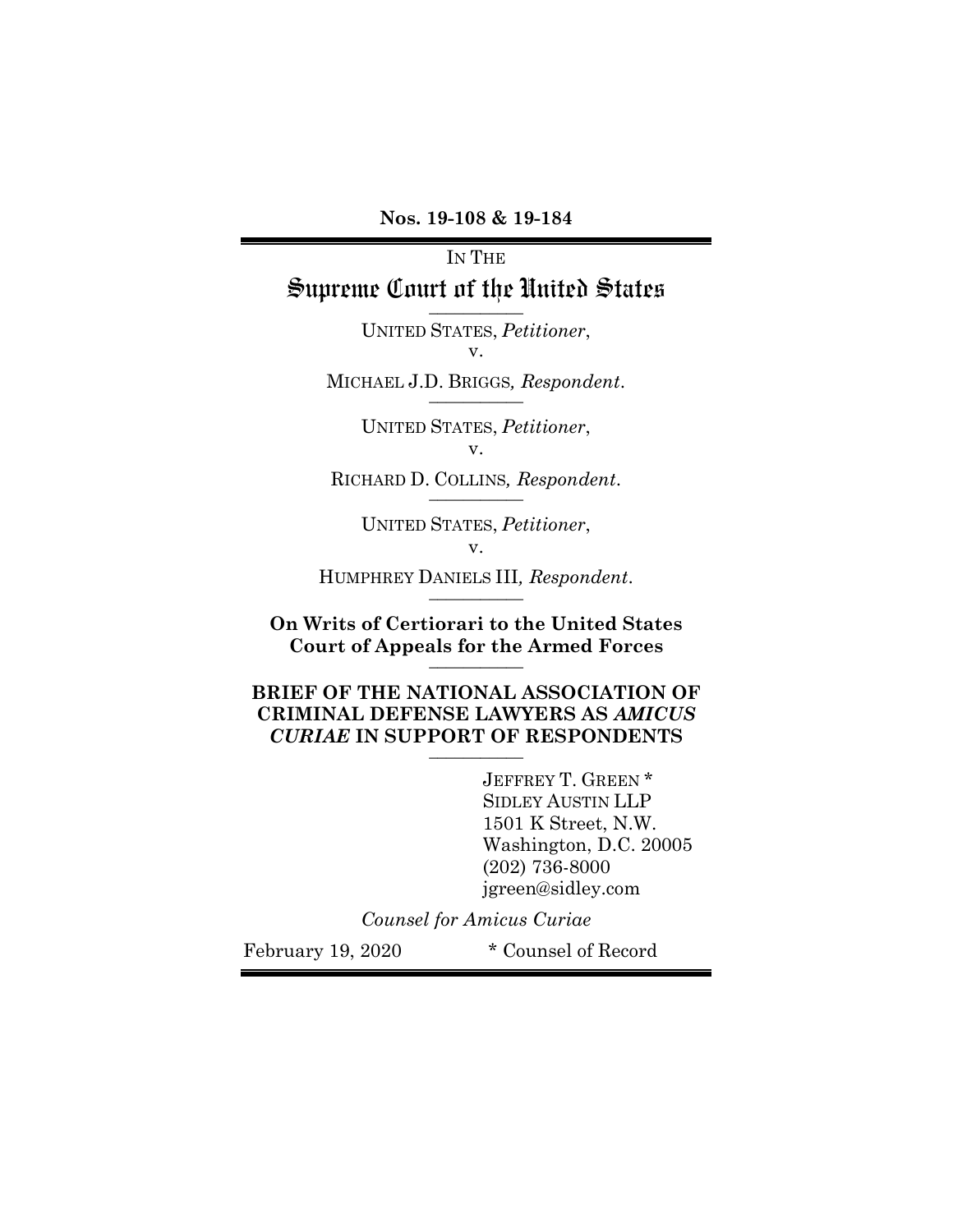# TABLE OF CONTENTS

|                                                                                                                                 | Page           |
|---------------------------------------------------------------------------------------------------------------------------------|----------------|
|                                                                                                                                 | ii             |
| INTEREST OF AMICUS CURIAE                                                                                                       | 1              |
|                                                                                                                                 | 1              |
|                                                                                                                                 | $\overline{2}$ |
| <b>B.</b> United States v. Collins & United States                                                                              | $\overline{2}$ |
|                                                                                                                                 | 3              |
|                                                                                                                                 | 4              |
| I. THE EIGHTH AMENDMENT PROTEC-<br>TION AGAINST CRUEL AND UNUSUAL<br>PUNISHMENT APPLIES TO SERVICE-                             | $\overline{4}$ |
| PETITIONER'S POLICY ARGUMENTS<br>H.<br>DO NOT OVERRIDE RESPONDENTS'<br>CONSTITUTIONAL RIGHTS                                    | 6              |
| III. CANONS OF STATUTORY INTERPRE-<br>TATION FAVOR RESPONDENTS                                                                  | 11             |
| A. Reading Articles 43 and 55 together, as<br>required, invalidates the provision ex-<br>tending the statute of limitations for | 12             |
| B. The Constitution and Article 55 super-                                                                                       | 14             |
| C. If an ambiguity arises, the UCMJ should<br>be interpreted with civilian law                                                  | 16             |
|                                                                                                                                 | 17             |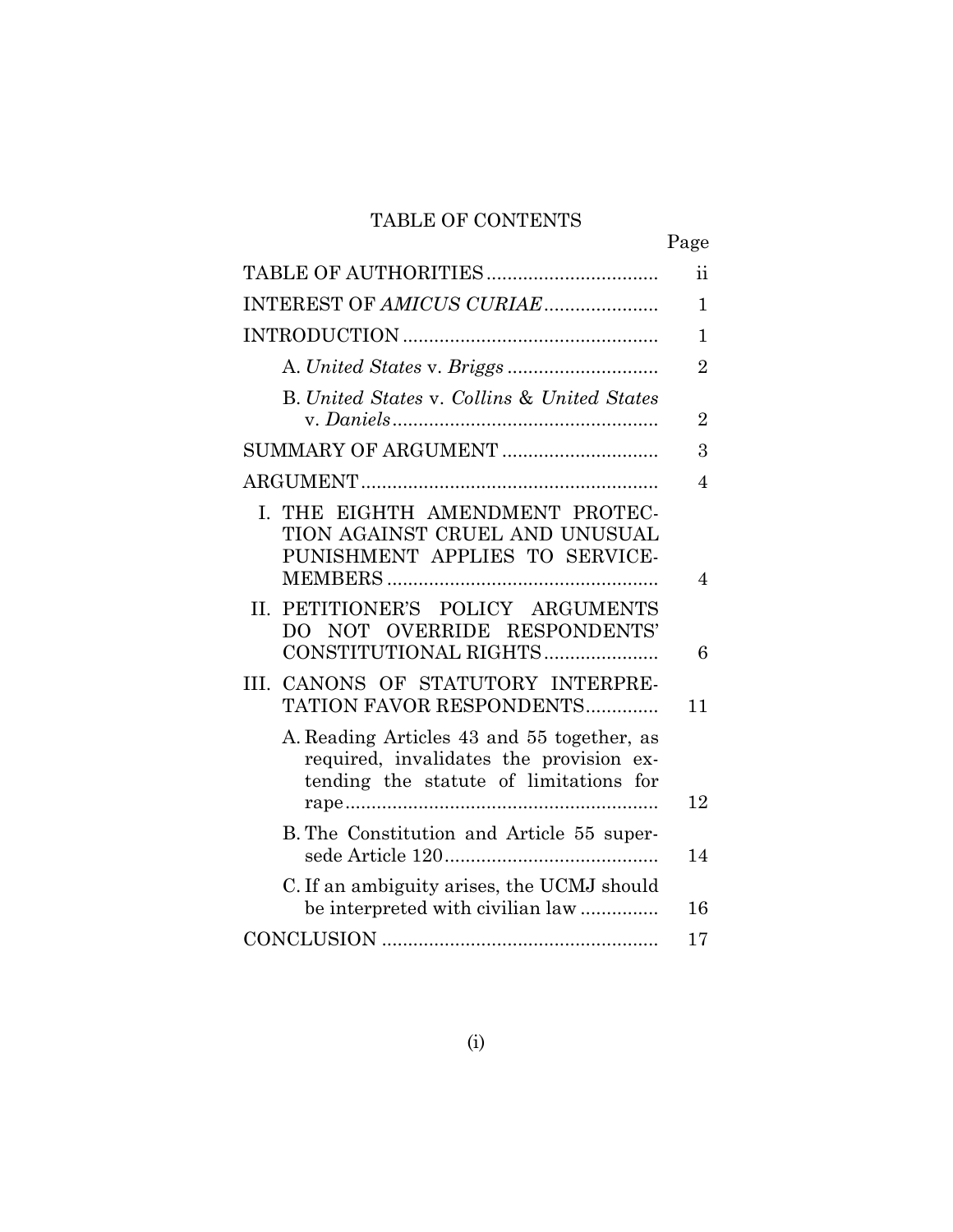# TABLE OF AUTHORITIES

| CASES |  |
|-------|--|
|-------|--|

Page

| Coker v. Georgia, 433 U.S. 584 (1977) 3, 4, 5 |
|-----------------------------------------------|
| Goldman v. Weinberger, 475 U.S. 503           |
| $(1986)$<br>15                                |
|                                               |
| 11                                            |
| J.M. v. Payton-O'Brien, 76 M.J. 782 (N-M.     |
| 7                                             |
| Lawrence v. McCarthy, 344 F.3d 467 (5th       |
| 11                                            |
|                                               |
| 5                                             |
| Rostker v. Goldberg, 453 U.S. 57 (1981)<br>8  |
| United States v. Avila, 53 M.J. 99 (C.A.A.F.  |
| $2000)$<br>5                                  |
| United States v. Cary, 62 M.J. 277            |
| (C.A.A.F. 2006) (Crawford, J.,                |
|                                               |
|                                               |
|                                               |
| United States v. Easton, 71 M.J. 168          |
|                                               |
| United States v. Lopez, 35 M.J. 35 (C.M.A.    |
| 14                                            |
| United States v. Lopez de Victoria, 66 M.J.   |
| 9                                             |
| United States v. Mangahas, 77 M.J. 220        |
|                                               |
| United States v. Marcum, 60 M.J. 198          |
| 6                                             |
| United States v. Martinez, 19 M.J. 744        |
| 5                                             |
| United States v. Matthews, 16 M.J. 354        |
|                                               |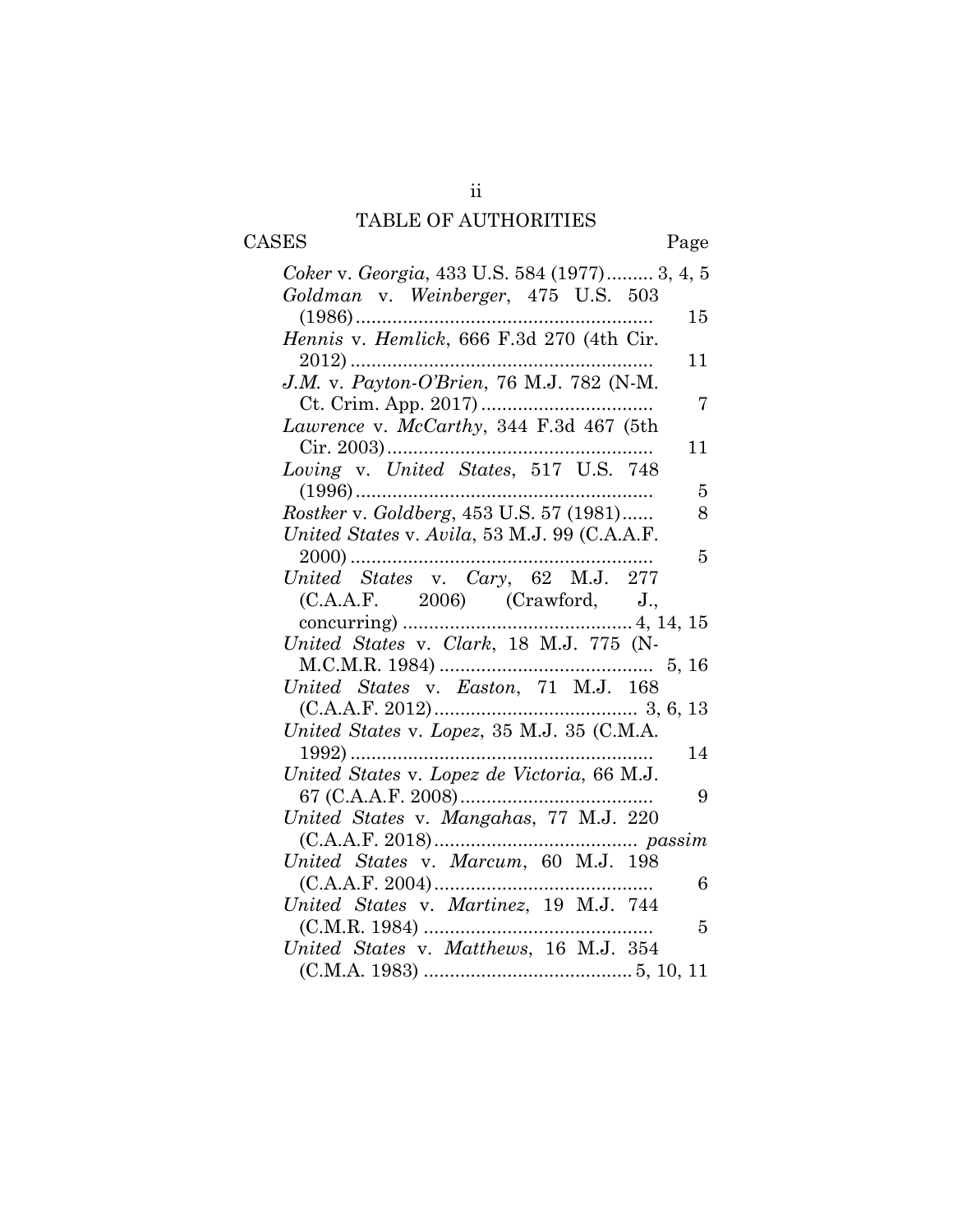## TABLE OF AUTHORITIES—continued Page

| United States v. McPherson, 73 M.J. 393      |    |
|----------------------------------------------|----|
|                                              | 12 |
| United States v. McReynolds, 9 M.J. 881      |    |
|                                              | 16 |
| United States v. Pena, 64 M.J. 259           |    |
|                                              |    |
| United States v. Stephens, 67 M.J. 233       |    |
|                                              | 15 |
| United States v. Witham, 47 M.J. 297         |    |
|                                              | 17 |
| Whitman v. United States, 574 U.S. 1003      |    |
| $(2014)$ (statement of Scalia, J., joined by |    |
| Thomas, J., respecting the denial of cer-    |    |
|                                              | 16 |

### STATUTES

|                                        | 4          |
|----------------------------------------|------------|
|                                        | 3, 4       |
|                                        | 13         |
|                                        | 14         |
|                                        | - 8        |
|                                        |            |
|                                        | 4          |
|                                        | 2          |
| National Defense Authorization Act for |            |
| Fiscal Year 2003, Pub. L. No. 108-136, |            |
|                                        | 9          |
| National Defense Authorization Act for |            |
| Fiscal Year 2006, Pub. L. No. 109-163, |            |
|                                        | $\vert$ () |
|                                        |            |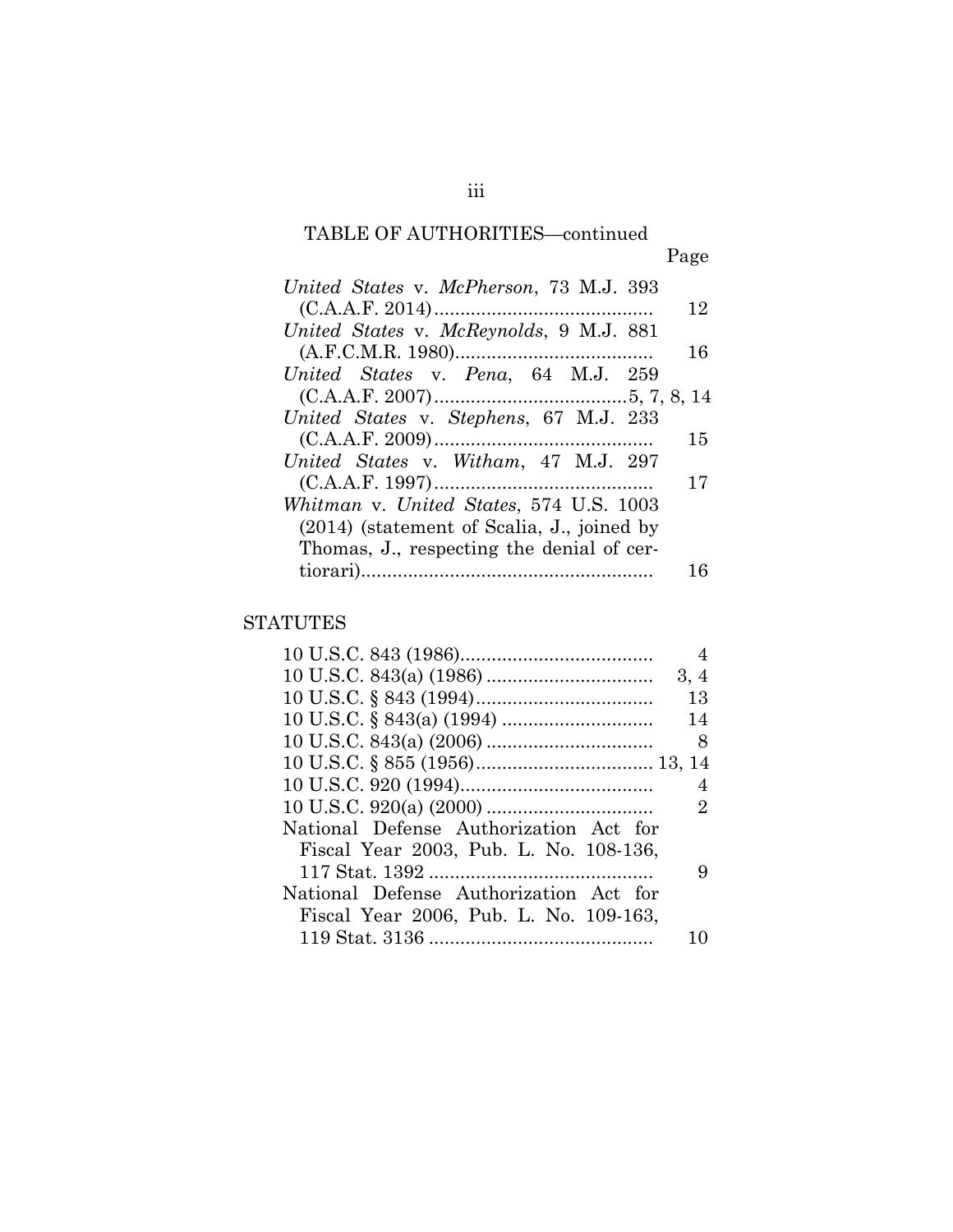# TABLE OF AUTHORITIES—continued

Page

# OTHER AUTHORITIES

| 12 |
|----|
|    |
|    |
|    |
|    |
|    |
|    |
|    |
|    |
|    |
|    |
|    |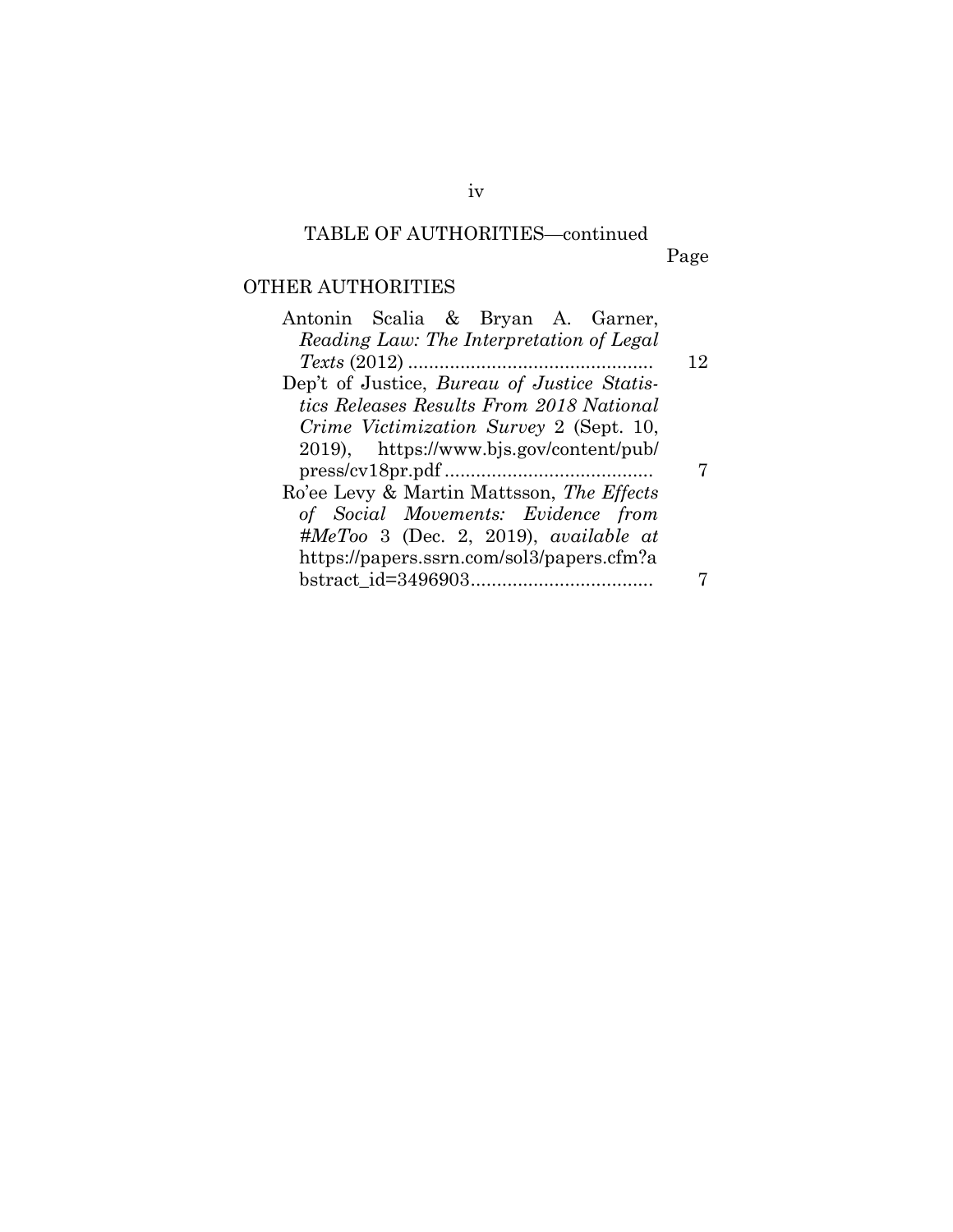#### **INTEREST OF** *AMICUS CURIAE*

The National Association of Criminal Defense Lawyers ("NACDL") is a nonprofit voluntary professional bar association headquartered in Washington, D.C. Founded in 1958, NACDL's mission is to identify and reform flaws and inequities in the criminal justice system. Drawing on the collected expertise of the nation's criminal defense bar, NACDL files amicus briefs in federal and state courts across the nation in those cases that present issues of importance to criminal defendants, criminal defense lawyers, and the criminaljustice system as a whole. NACDL is committed to enhancing the capacity of the criminal defense bar to safeguard fundamental constitutional rights, including those secured by the Eighth Amendment.1

#### **INTRODUCTION**

Respondents have the constitutional right to be free from cruel and unusual punishment. To that end, they cannot be subject to the death penalty for raping an adult woman. As such, Article 43(a) of the Uniform Code of Military Justice ("UCMJ"), in effect at the time of the alleged offenses, violated Respondents' constitutional rights by categorizing rape as an offense punishable by death to delineate offenses without a limitations term. Applying Supreme Court precedent and the canons of statutory interpretation

 $\overline{a}$ 

<sup>1</sup> In accordance with Supreme Court Rule 37, *amicus curiae* state that no counsel for a party authored this brief in whole or in part, and no counsel or party made a monetary contribution to fund the preparation or submission of this brief. No person other than the *amicus curiae*, their members, and their counsel made any monetary contribution to its preparation and submission. Petitioner and Respondents have consented to the filing of this brief.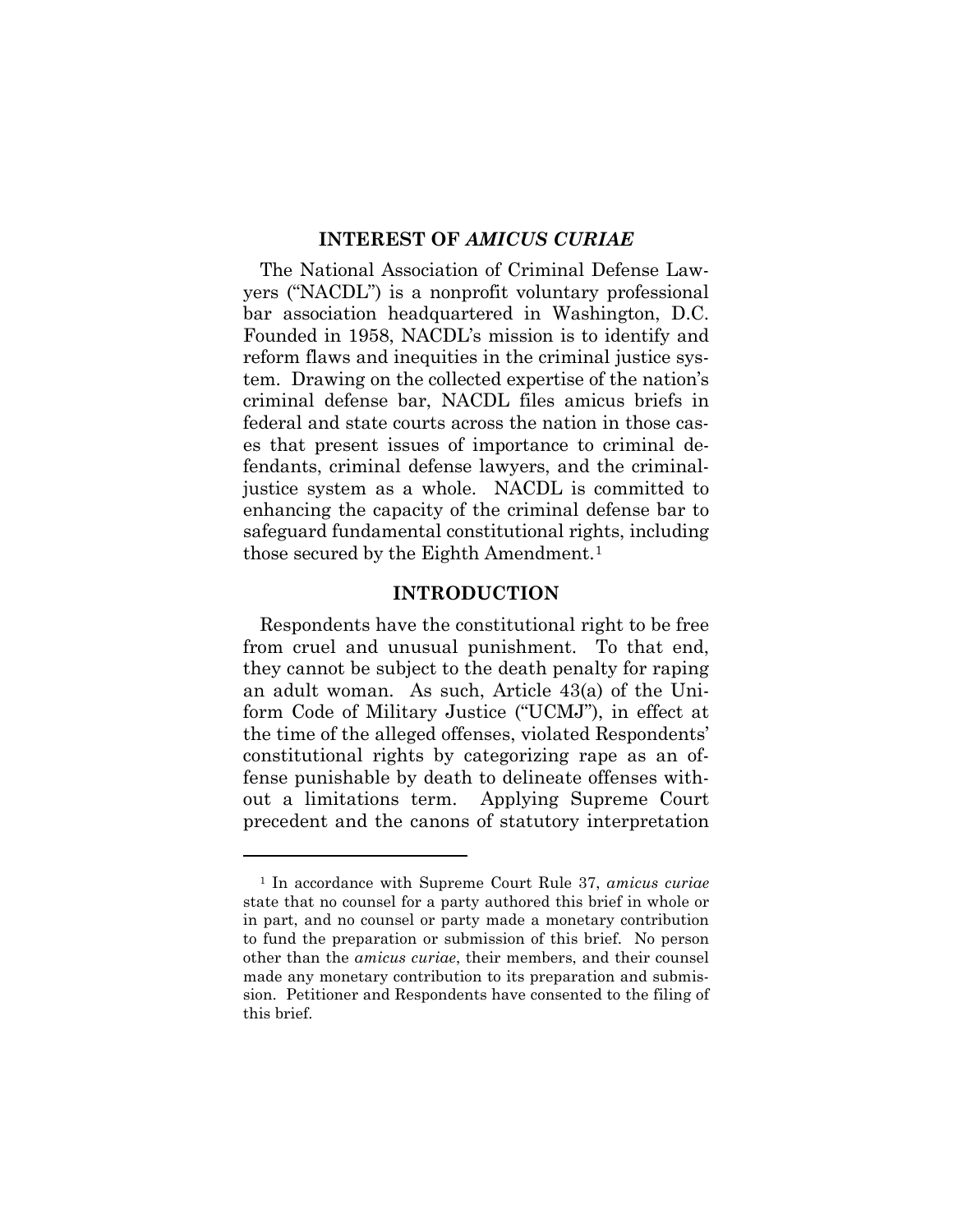to the UCMJ, Respondents are not subject to prosecution because the statute of limitations had run before they were charged with rape.

#### **A.** *United States* **v.** *Briggs*

The Court of Appeals for the Armed Forces ("CAAF") set aside Respondent Michael J.D. Briggs' court-martial rape conviction, in violation of Article 120(a) of the UCMJ, 10 U.S.C. § 920(a) (2000), for conduct that occurred in 2005. Briggs Pet. App. 1a– 2a. The CAAF, applying *United States* v. *Mangahas*, 77 M.J. 220 (C.A.A.F. 2018), held that the applicable five-year statute of limitations under Article 43(a) of the UCMJ in effect between 1986 and 2006 had expired. In *Mangahas*, the CAAF held "where the death penalty could never be imposed for the offense charged, the offense is not punishable by death for purposes of Article 43." 77 M.J. at 224–25. The CAAF emphasized the importance of overruling *Willenbring* v. *Neurater*, 48 M.J. 152 (C.A.A.F. 1998), because of the "grave risk of undermining public confidence in law" to hold otherwise. *Id.* at 225. *Briggs*, just as in *Mangahas*, "there is, in fact, no set of circumstances under which anyone could *constitutionally* be punished by death for the rape of an adult woman." Briggs Pet. App. 5a (emphasis added). The CAAF decided the failure to inform Mr. Briggs of the five-year statute of limitations was "clear and obvious error—at least as assessed in hindsight on appeal," warranting review and reversal. *Id*. The CAAF dismissed the case.

#### **B.** *United States* **v.** *Collins* **&** *United States*  **v.** *Daniels*

Two additional cases present the same issue. First, in *United States* v. *Collins*, the CAAF applied *Mangahas* and held the failure to inform Respondent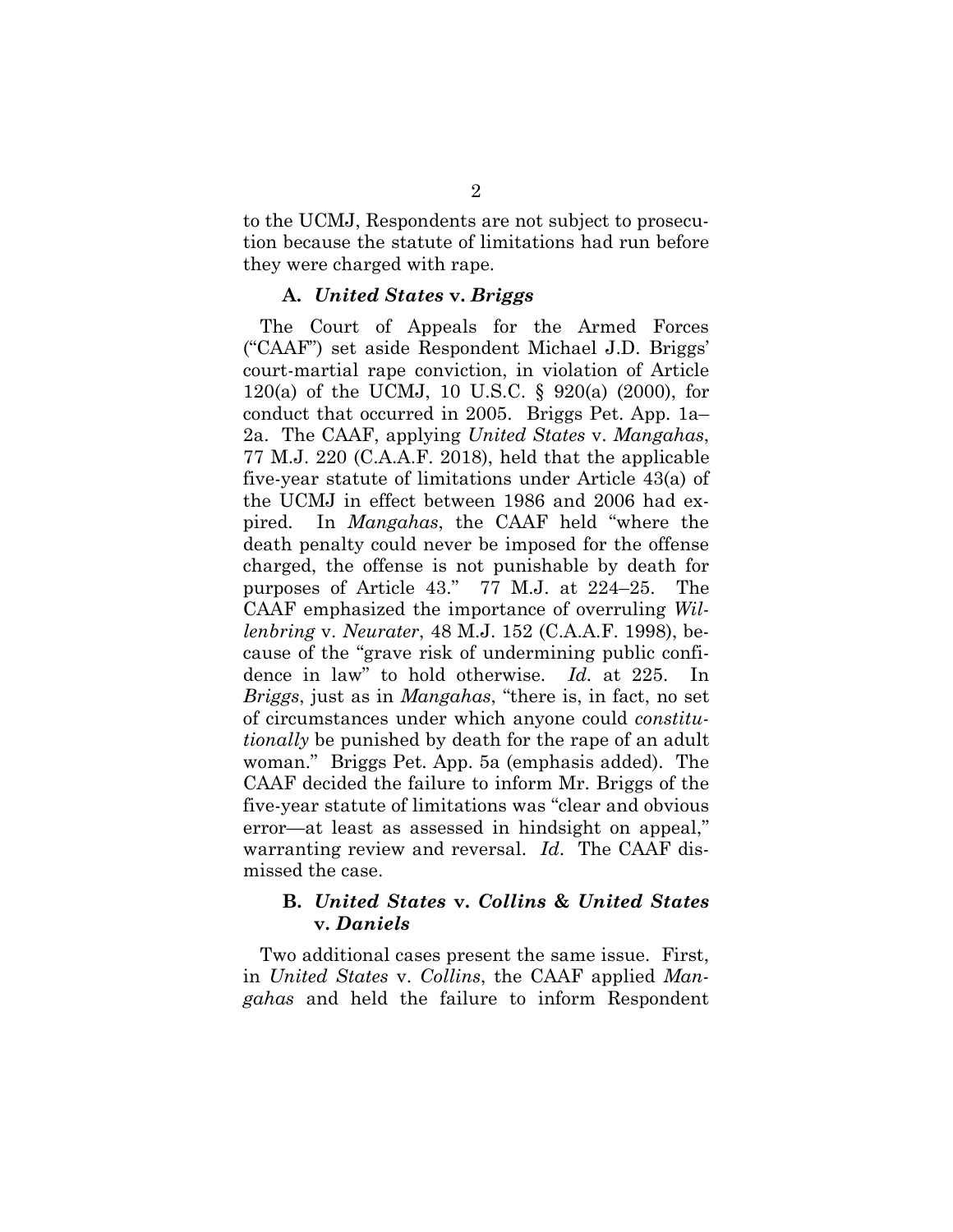Richard D. Collins of the five-year statute of limitations for the 2000 rape was a clear error. Collins Pet. App. 17a–18a. In *United States* v. *Daniels*, the CAAF again applied *Mangahas* and held that Respondent Humphrey Daniels III, could not be convicted for a 1998 rape. *Id.* at 26a.

In all three cases, the CAAF properly applied constitutional protections to servicemembers and should therefore be affirmed.

#### **SUMMARY OF ARGUMENT**

First, there must be a specific reason not to apply the Eighth Amendment to the Constitution to servicemembers. As there is no issue of military importance that excludes servicemembers from the protections of the Eighth Amendment, rape of an adult cannot be an "offense punishable by death." 10 U.S.C. § 843(a) (1986). Under the Supreme Court's interpretation of the Cruel and Unusual Punishment Clause of the Eighth Amendment, the crime of rape of an adult cannot be punishable by death. See *Coker* v. *Georgia*, 433 U.S. 584, 592 (1977) (plurality opinion); see also *Mangahas*, 77 M.J. at 223 (applying *Coker* to the military context). Petitioner has not met its burden to provide a military-specific exception for the application of the Eighth Amendment to servicemembers. See *United States* v. *Easton*, 71 M.J. 168, 174– 75 (C.A.A.F. 2012). Here, the Petitioner offers policy prescriptions and "national security" reasons, U.S. Br. 34, which are insufficient to deprive a servicemember of his or her constitutional rights.

Further, canons of statutory interpretation require that Article 43 must be read to protect applicable constitutional rights. Specifically, sections in the same statutory scheme should be read *in pari materia*, or interpreted together. Article 43, at the time of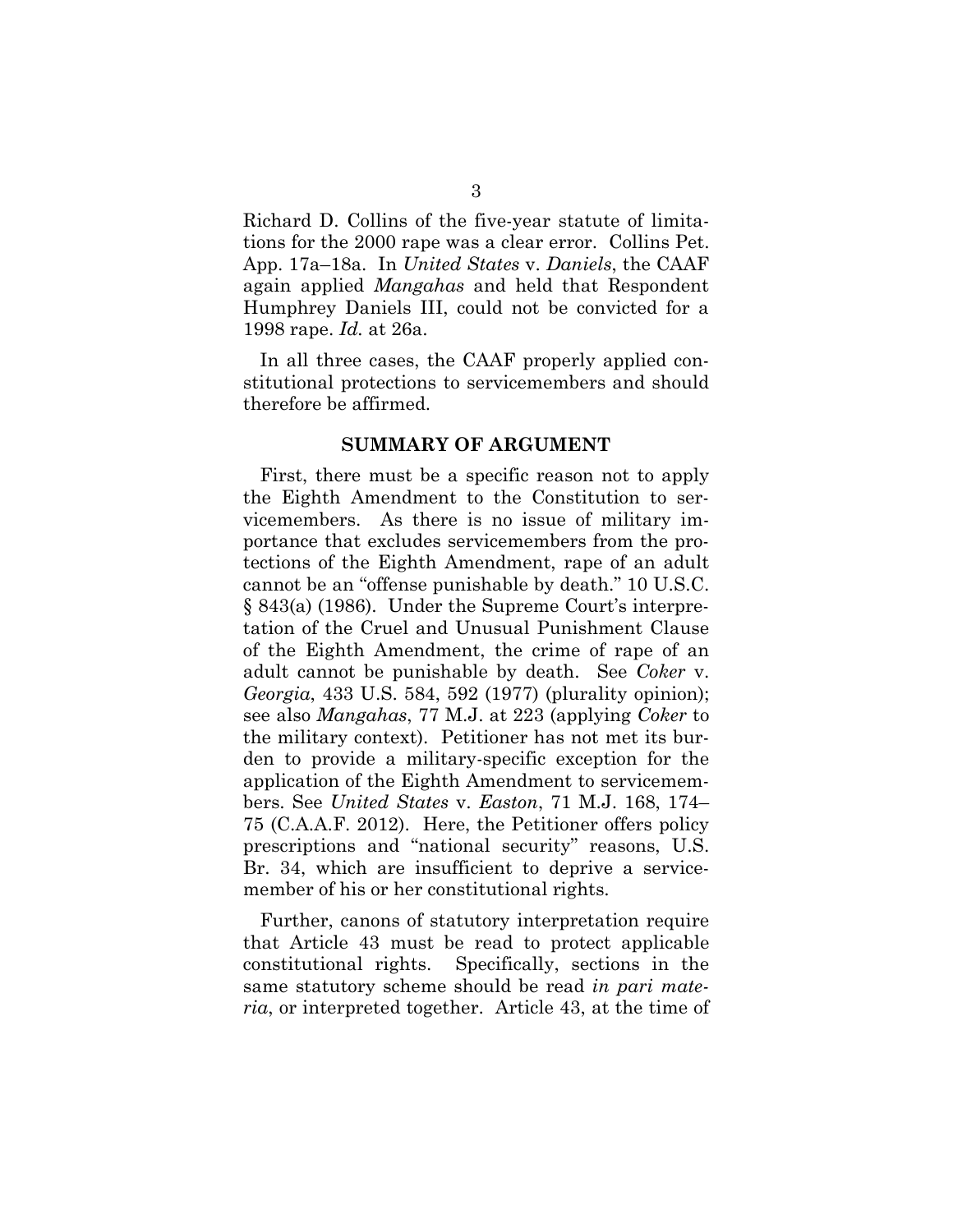Respondents' alleged offenses, had no statute of limitations for crimes punishable by death, including rape, but established a five-year limitation otherwise, see 10 U.S.C. § 843(a) (1986); however, Article 55 prohibits cruel and unusual punishment, mirroring the Eighth Amendment. Applying Supreme Court precedent that precludes death as a punishment for rape of an adult, Article 43 read in conjunction with Article 55 requires that rape was subject to a fiveyear statute of limitations at the time of the alleged offenses.

Lastly, civilian law must inform the interpretation of the UCMJ. The CAAF may not freely disregard Supreme Court precedent without a "legitimate military necessity or distinction." *United States* v. *Cary*, 62 M.J. 277, 280 (C.A.A.F. 2006) (Crawford, J., concurring). Therefore, the CAAF's decision to reverse Respondents' convictions should be affirmed.

#### **ARGUMENT**

#### **I. THE EIGHTH AMENDMENT PROTECTION AGAINST CRUEL AND UNUSUAL PUN-ISHMENT APPLIES TO SERVICEMEM-BERS**

At the time of the alleged offenses, Article 43 of the UCMJ provided, in relevant part, that a person charged with any "offense punishable by death" may be tried without time limitation, and all other offenses, unless otherwise specified, are subject to a fiveyear statute of limitation. 10 U.S.C. § 843 (1986). Although Article 120 provided that a person guilty of rape "shall be punished by death or other punishment as a court-martial may direct," 10 U.S.C. § 920 (1994), the Eighth Amendment to the Constitution precludes death as an available punishment for rape of an adult, *Coker*, 433 U.S. at 592. In *Coker*, this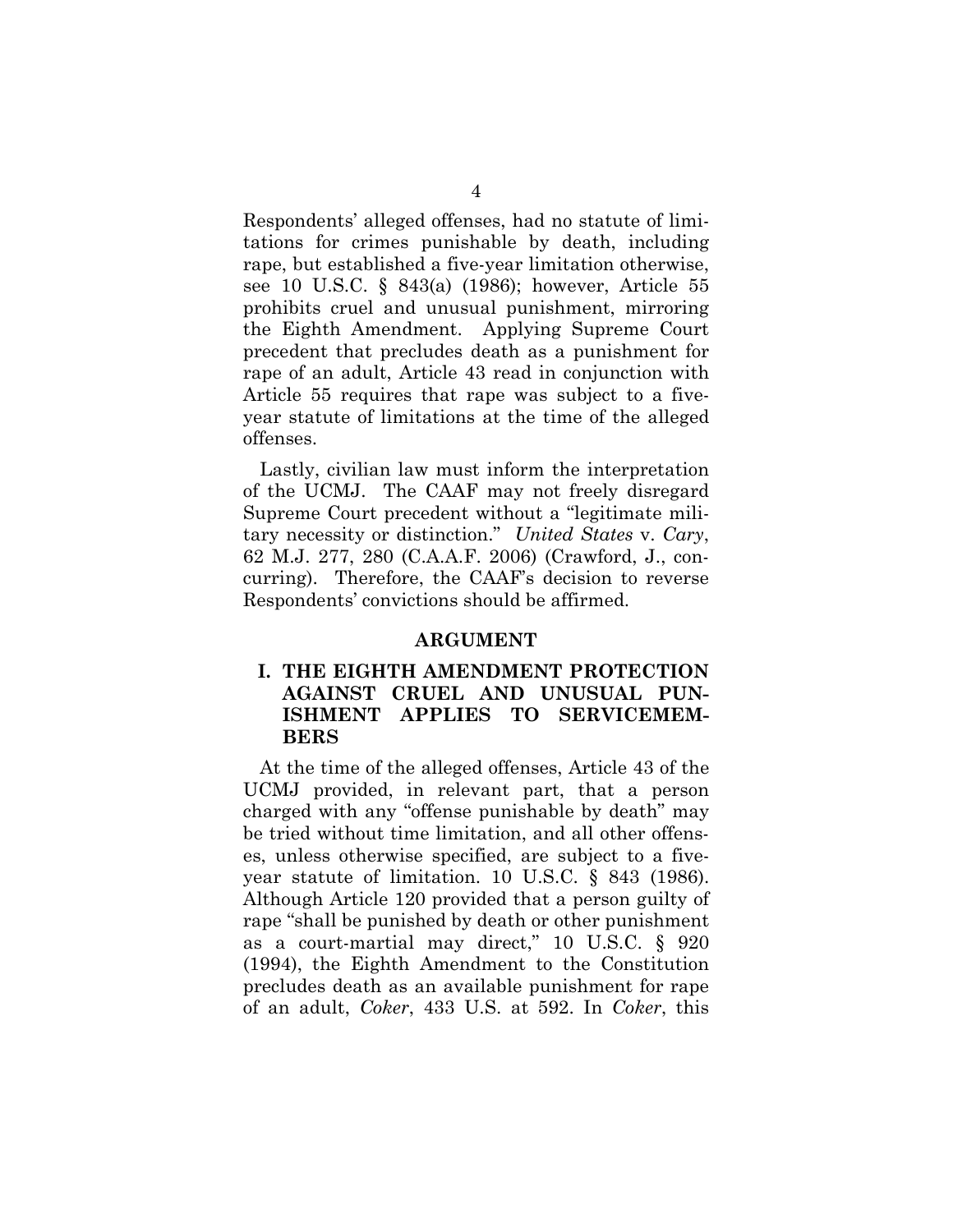Court held that the death penalty for the rape of an adult is prohibited by the Eighth Amendment. *Id*. ("[A] sentence of death is grossly disproportionate and excessive punishment for the crime of rape and is therefore forbidden by the Eighth Amendment as cruel and unusual punishment.").

Following *Coker*, military courts have consistently assumed that the Eighth Amendment applies to servicemembers. See *Loving* v. *United States*, 517 U.S. 748 (1996); *United States* v. *Pena*, 64 M.J. 259 (C.A.A.F. 2007) (quoting *United States* v. *Lovett*, 63 M.J. 211 (2006)); *United States* v. *Avila*, 53 M.J. 99 (C.A.A.F. 2000); *United States* v. *Martinez*, 19 M.J. 744, 748 (C.M.R. 1984); *United States* v. *Matthews*, 16 M.J. 354 (C.M.A. 1983). Indeed, the CAAF's decision in *Mangahas* is directly on point, holding "that where the death penalty could *never* be imposed for the offense charged, the offense is *not* punishable by death for purposes of Article 43, UCMJ." *Mangahas*, 77 M.J. at 224–25 (applying *Coker* and holding that the statute of limitations for rape is five years).

Similarly, the Navy-Marine Corps Court of Military Review ("NMCMR") held that Article 120 is invalid under the Eighth Amendment because rape is not a capital offense. *United States* v. *Clark*, 18 M.J. 775, 776 (N-M.C.M.R. 1984). In *Clark*, the NMCMR deferred to the Supreme Court in its interpretation of the Constitution and held that "the capital aspect of punishment purportedly authorized under Article 120 has been effectively invalidated." *Id.* Thus, military courts have been properly preserving servicemembers constitutional right to be free from cruel and unusual punishment for decades. Holding otherwise, as urged by Petitioner, would upset settled military law.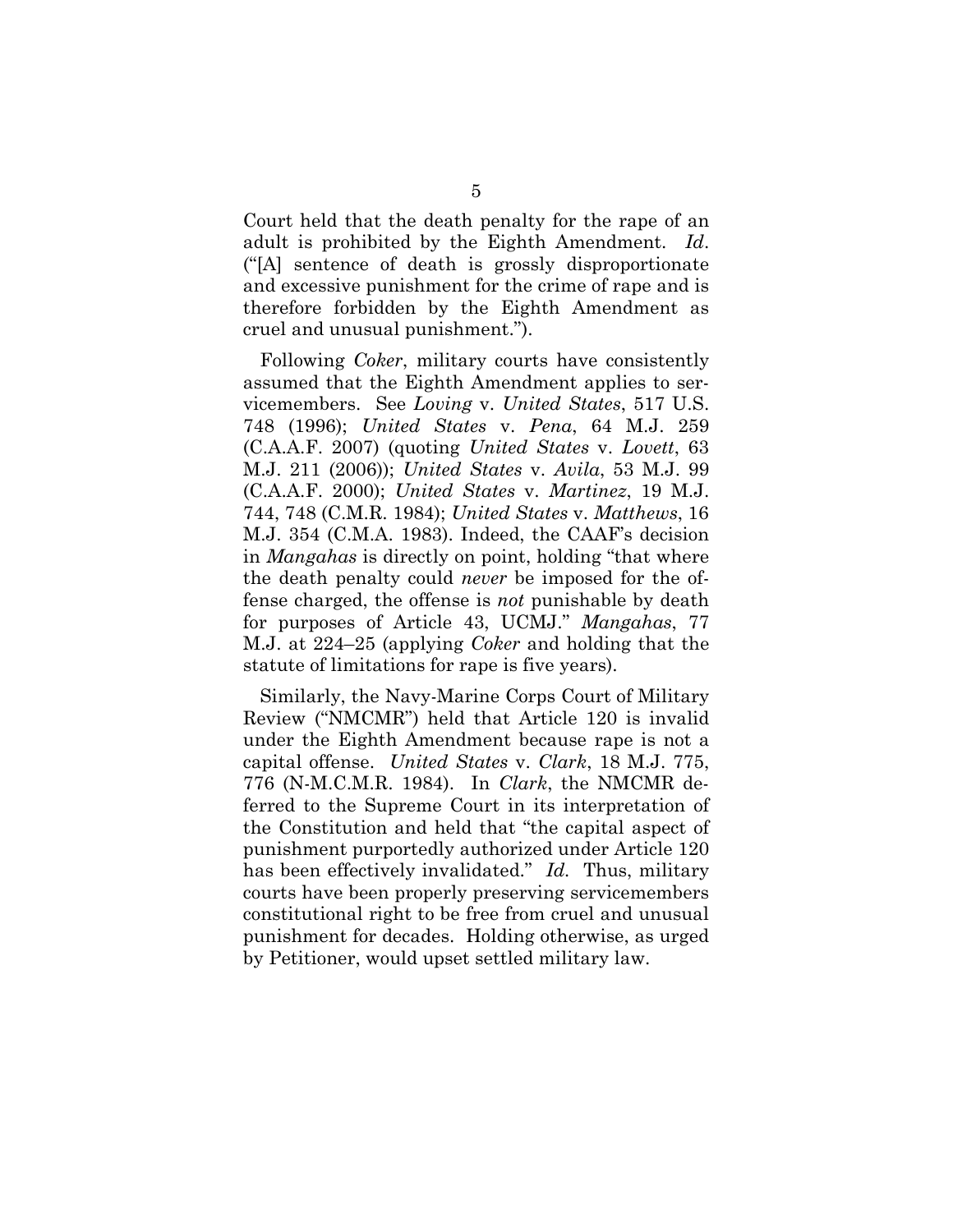### **II. PETITIONER'S POLICY ARGUMENTS DO NOT OVERRIDE RESPONDENTS' CON-STITUTIONAL RIGHTS**

Servicemembers do not leave their constitutional rights at the recruitment-office door. *United States* v. *Marcum*, 60 M.J. 198, 206 (C.A.A.F. 2004) ("Constitutional rights identified by the Supreme Court generally apply to members of the military unless by text or scope they are plainly inapplicable."). Petitioner has the burden to prove that Respondents' constitutional rights should not apply. *Easton*, 71 M.J. at 174–75 ("[T]he burden of showing that military conditions require a different rule than that prevailing in the civilian community is upon the party arguing for a different rule." (quoting *Courtney* v. *Williams*, 1 M.J. 267, 270 (C.M.A. 1976))). It cannot do so.

As the CAAF noted in *Mangahas*, 77 M.J. at 223, no military-specific exception existed to impose a more severe punishment to servicemembers found guilty of rape than for similarly-situated civilians, so it was "thus no surprise that, recognizing the import of *Coker*, [the] predecessor court noted that while the UCMJ authorized the death sentences for rape, in the absence of aggravating circumstances, such punishment cannot be constitutionally inflicted." *Id.* Similarly, for Respondents, no military-specific exception exists.

Petitioner attempts to distinguish sexual assault in the military from sexual assault in the general population; however, there is no evidence that Congress intended for servicemembers to be punished differently for the same crime as civilians. U.S. Br. 34. Rape is not a military-specific offense; it is an abhorrent crime that exists both in and out of the military. In recent years, public outcry has highlighted the overwhelming prevalence of sexual assault in count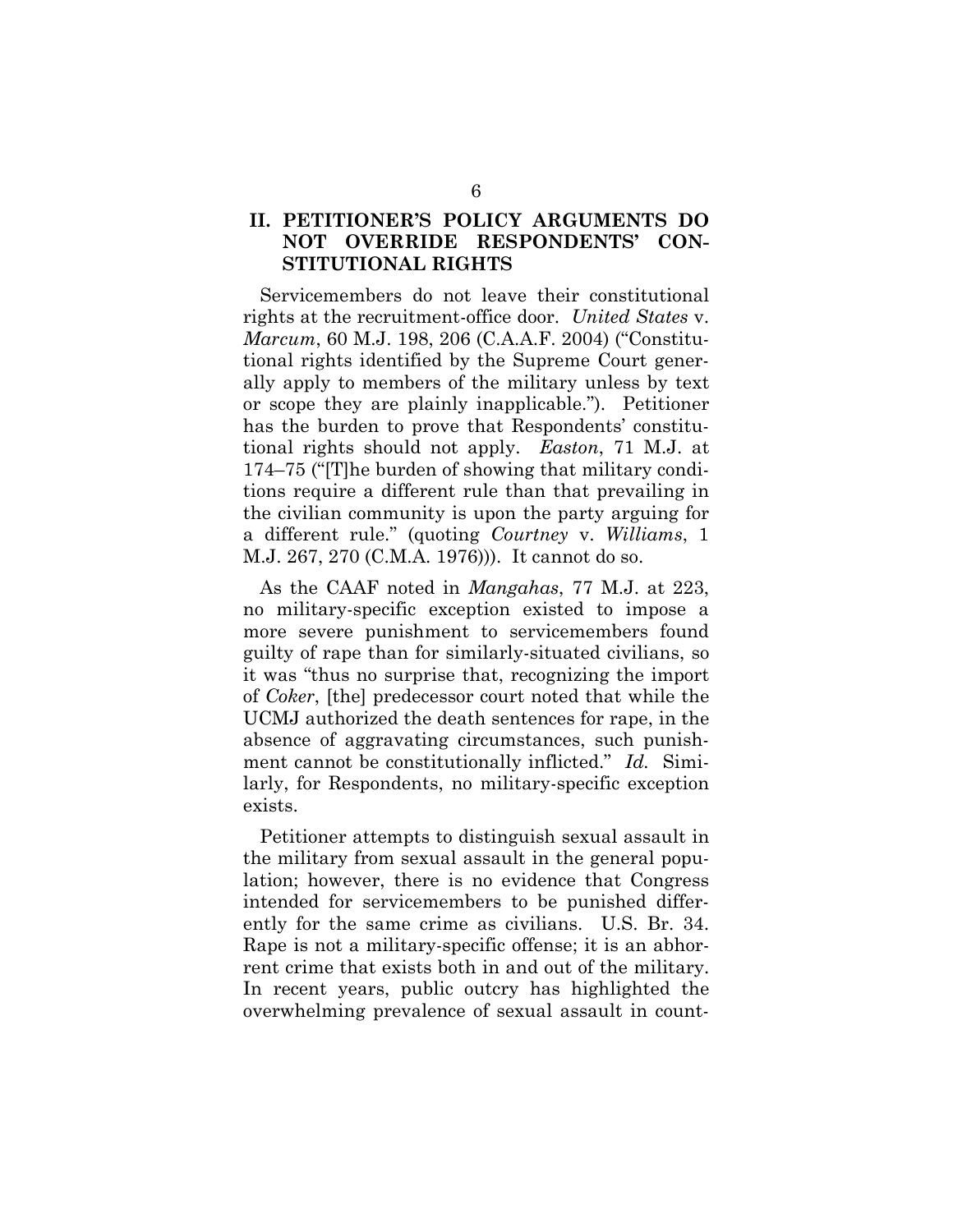less institutions, including schools, churches, social clubs, and workplaces. Within only the first three months of the "Me Too" movement in 2017, reports of sex crimes increased 7%. Ro'ee Levy & Martin Mattsson, *The Effects of Social Movements: Evidence from #MeToo* 3 (Dec. 2, 2019), *available at* https://papers.ssrn.com/sol3/papers.cfm?abstract\_id= 3496903. In fact, between 2017 and 2018, selfreported incidents of completed, attempted, or threatened rape or sexual assault more than doubled in the general population. See Dep't of Justice, *Bureau of Justice Statistics Releases Results From 2018 National Crime Victimization Survey* 2 (Sept. 10, 2019), https://www.bjs.gov/content/pub/press/cv18pr. pdf. The military is no different than the countless other institutions in which sexual assault is perpetrated.

Petitioner relies on policy arguments and cites the numerous effects sexual assault in the military has on national security to support its proposition that servicemembers do not enjoy the protections of the Eighth Amendment. U.S. Br. 5–7, 34. However, "noble goals and notable policy concerns" are insufficient to override constitutional rights of servicemembers. *J.M.* v. *Payton-O'Brien*, 76 M.J. 782, 789 (N-M. Ct. Crim. App. 2017). Although sexual assault is a destructive force that must be eliminated from the military and civilian life alike, this policy goal is relegated to Congress. See *Pena*, 64 M.J. at 265 ("In our evaluation of both constitutional and statutory allegations of cruel or unusual punishment, we apply the Supreme Court's Eighth Amendment jurisprudence 'in the absence of legislative intent to create greater protections in the UCMJ.'") (quoting *United States* v. *Lovett*, 63 M.J. 211, 215 (C.A.A.F. 2006)). Notably, Congress acted accordingly and amended the UCMJ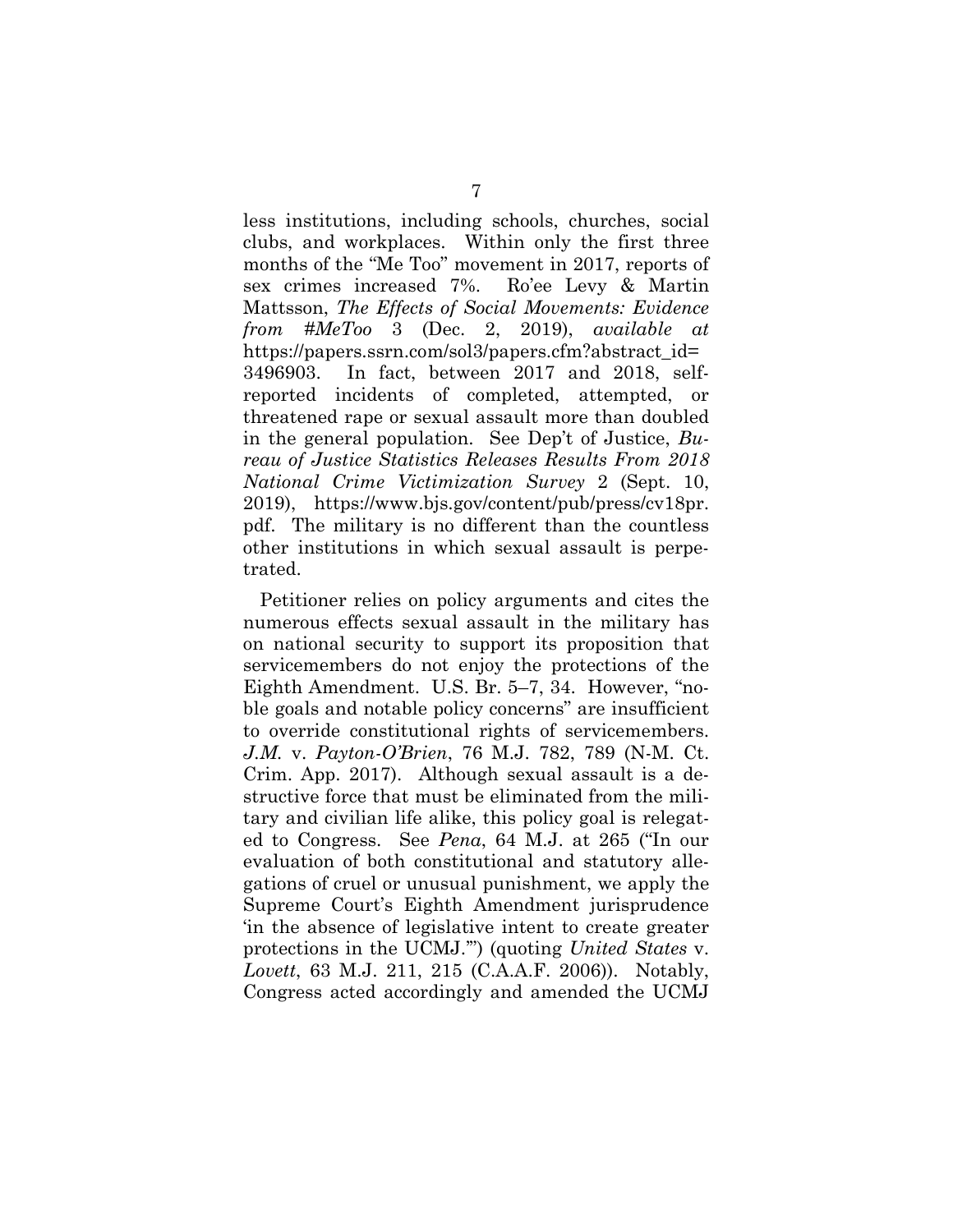in 2006 to allow a person charged with rape to be tried without any time limitation. 10 U.S.C. § 843(a) (2006).

The applicability of capital punishment has been narrowed over time, and Petitioner's policy arguments cannot justify why it should be expanded here. Since *Furman* v. *Georgia*, 408 U.S. 238 (1972) (per curiam), this Court has restricted the availability of the death penalty, citing constitutional protections for the accused. Petitioner emphasizes that "judicial deference is at its apogee when legislative action under the congressional authority to raise and support armies and make rules and regulations for their governance is challenged," U.S. Br. 32 (quoting *Solorio* v. *United States*, 483 U.S. 435, 447 (1987)), but there is a critical balance "between the deference due Congress and [the Court's] own constitutional responsibility." *Rostker* v. *Goldberg*, 453 U.S. 57, 70 (1981). Capital punishment is irreversible; it is the ultimate punishment delivered at the hands of the government. In consideration of the death penalty, the balance weighs heavily towards constitutional responsibility. Thus, Petitioner's policy arguments are insufficient to meet its burden to prove that an exception exists that warrants nullifying Respondents' constitutional rights.

Further, Petitioner cannot cite to evidence of legislative intent that suggests Article 43 should bypass the Constitution. In *Pena*, 64 M.J. at 259, the court evaluated "both constitutional and statutory allegations of cruel or unusual punishment" by applying "the Supreme Court's Eighth Amendment jurisprudence 'in absence of legislative intent to create greater protections in the UCMJ.'" (quoting *Lovett*, 63 M.J. at 215). Far from it. What legislative intent can be gleaned cuts against Petitioner. In 2003, Congress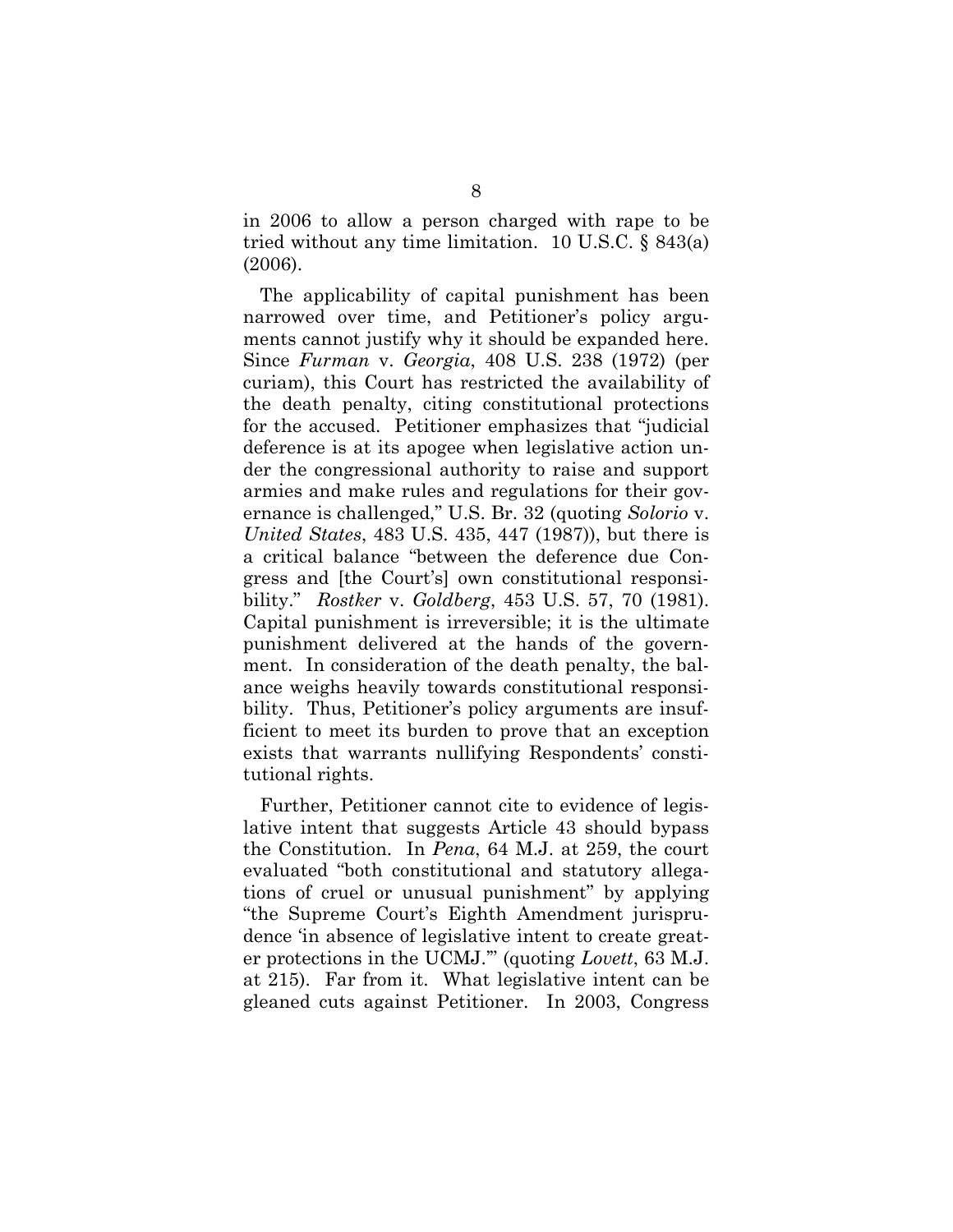amended Article 43(b) to extend the statute of limitations for certain "child abuse offenses" from five years to the victim's 25th birthday. National Defense Authorization Act for Fiscal Year 2003, Pub. L. No. 108- 136, § 551, 117 Stat. 1392, 1481 (codified as amended at 10 U.S.C. § 843(b)). Among other things, the 2003 amendment defined "child abuse offenses" as "an act that involves sexual or physical abuse of a person who has not attained the age of 16 years and constitutes any of [five enumerated] offenses." *Id*. One of the enumerated offenses was "[r]ape or carnal knowledge in violation of section 920 of this title (article 120)." *Id*. Congress therefore spoke specifically and unambiguously in the 2003 amendment to the statute of limitations for rape, at least where the victim was a minor—and "extended" it from five years to the victim's 25th birthday. See *United States* v. *Lopez de Victoria*, 66 M.J. 67, 71–72 (C.A.A.F. 2008) (summarizing the 2003 amendment and holding that it did not apply retroactively). Congress did not extend the statute of limitations for the rape of an adult.

Congress' omission calls into significant question Petitioner's contention that it was clear to Congress, from the 1986 amendment to Article 43 onward that rape was subject to no statute of limitations. Had that been true, there would have been no need to "extend" the statute of limitations for rape of a minor; that offense would already have been exempted from a statute of limitations by Article 43(a). On the Petitioner's reading, the 2003 amendment is either irrelevant surplusage, or it reduced the statute of limitations for cases in which the victim was a minor—an action that makes no sense in the broader context of the statute. In addition, when Congress added rape to the list of offenses with no statute of limitations in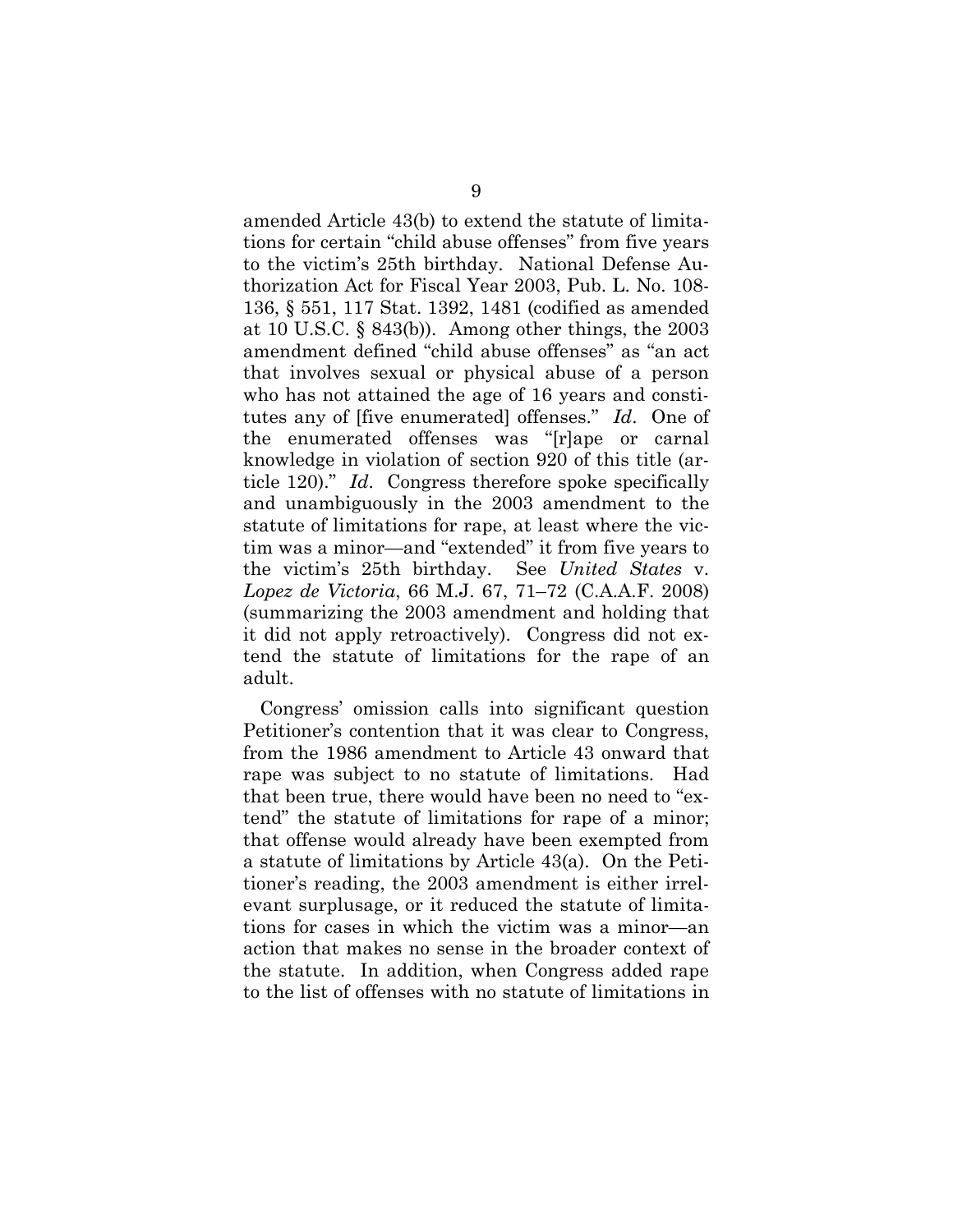2006, it was not merely codifying the status quo, see U.S. Br. 43, but was in fact resolving a significant tension between the 2003 amendment and CAAF's decision in *Willenbring*. Congress no doubt had the authority to adopt *Willenbring* going forward, but Petitioner's argument that Congress' "evident expectation" was that pre-2006 rapes would be subject to no statute of limitations, see *id.*, is belied by what Congress actually provided in the 2003 amendment. See also National Defense Authorization Act for Fiscal Year 2006, Pub. L. No. 109-163, § 553(b)(2), 119 Stat. 3136, 3264 (codified as amended at 10 U.S.C. § 843(b)(2)(B)) (removing rape from the list of "child abuse offenses" under Article 43(b)(2)(B)).

The only other clue from the legislature history is the passing of the 2006 amendment to Article 43, but the 2006 formulation is not applied retroactively. Petitioner suggests that a commissioned Department of Defense report by Congress in consideration of the 2006 amendment offers evidence of intent. U.S. Br. 42. This report offers no guidance on the applicability of the Eighth Amendment to the UCMJ. Rather, the report speaks to Congress' intent to amend the UCMJ such that rape is not subject to a limitation term. *Id*.

Moreover, it is not enough that the rape be "serviceconnected" for a servicemember to be subject to the death penalty when a civilian would be protected by the Eighth Amendment. *Matthews*, 16 M.J. at 369. Even when the crime is "service-connected and subject to trial by court-martial," a servicemember's crimes are indistinguishable from those tried in civilian courts for the purpose of applying the constitutional protection against cruel and unusual punishment. *Id*. (holding that the death penalty was not available for a murder and rape conviction and rea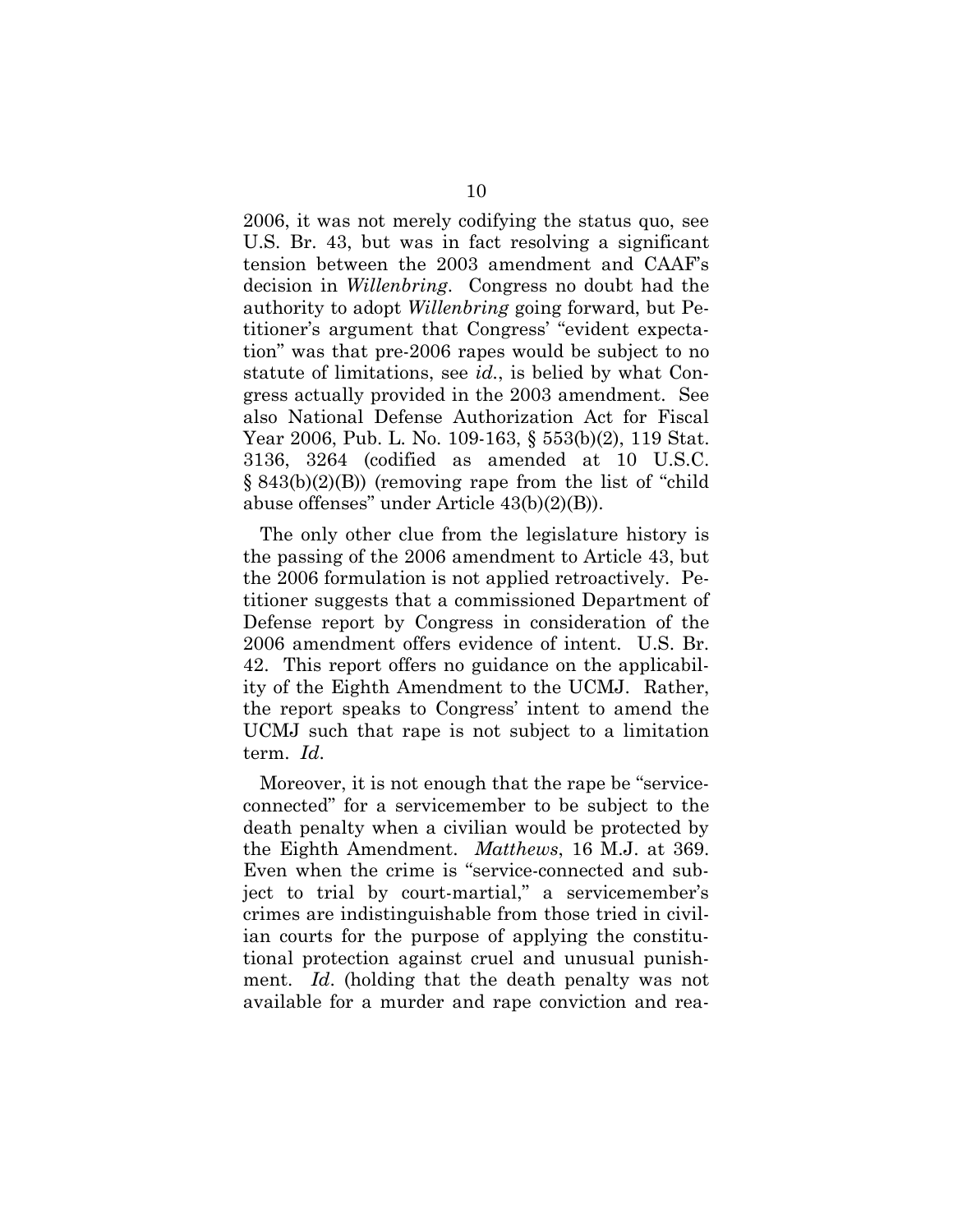soning that "[t]here is no military necessity" to distinguish between sentencing procedures in courtsmartial and those in capital cases in civilian courts).

Constitutional exceptions do exist for the military, but these are specific and well-reasoned. *Id.* at 368; see also *Hennis* v. *Hemlick*, 666 F.3d 270, 276 (4th Cir. 2012) (justifying the doctrine of abstention, and deference to ongoing court-martial proceedings, under *Councilman*); *Lawrence* v. *McCarthy*, 344 F.3d 467, 473 (5th Cir. 2003) ("Most of the significant constitutional rights available to the defendant in a civil proceeding are also available to the accused in a court-martial." (citing *Wickham* v. *Hall*, 706 F.2d 713, 717 & n.5 (5th Cir. 1983))). The interests of national security are not a military-specific exception. *Mangahas*, 77 M.J. at 223. Petitioner does not point to specific reasons why this Court should find a military-specific exception, but instead lists general harms. In so doing, Petitioner has not, and cannot, reach its burden to produce an exception justifying withholding a servicemember's constitutional right to be free from cruel and unusual punishment.

### **III. CANONS OF STATUTORY INTERPRETA-TION FAVOR RESPONDENTS**

The Eighth Amendment itself, and the incorporation of the Eighth Amendment into the UCMJ through Article 55, prohibits rape as an "offense punishable by death." A punishment that cannot be constitutionally effectuated is not an "offense punishable by death." *Id.* at 224–25. Applying the canons of statutory interpretation, including *in pari materia*, the hierarchical order of military legal authorities, and the rule of lenity, Article 43 must be construed consistently with the Eighth Amendment and Article 55. Article 43 was not enacted in isolation, but rather, it was part of a larger schema of military law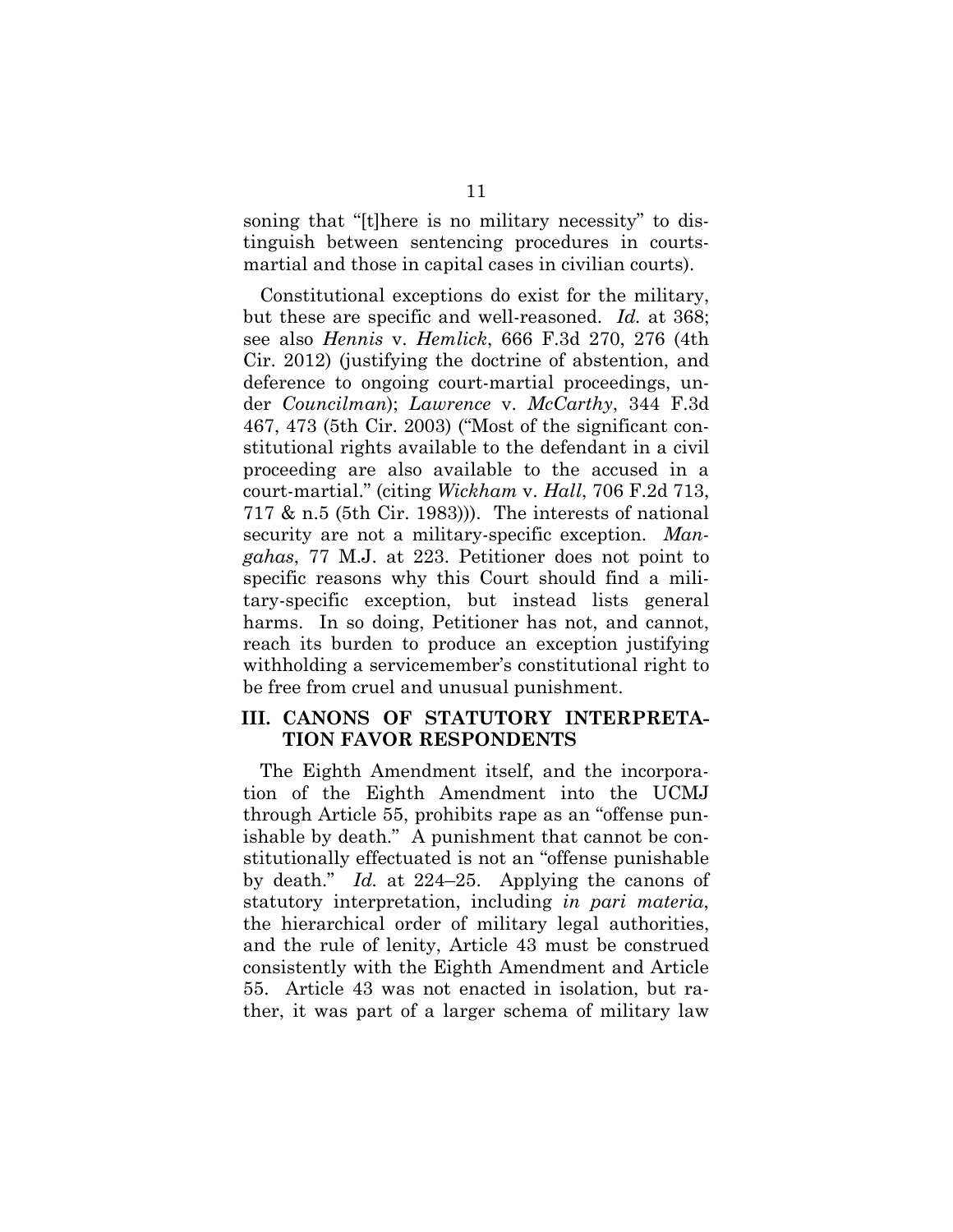that included the prohibition against cruel and unusual punishment required by Article 55. Petitioner argues that it would be implausible that Article 55 would forbid a punishment that Article 120 authorizes. U.S. Br. 38. However, the incongruency must be resolved in favor of the Constitution and Article 55, which supersede Article 120. Furthermore, if there are any ambiguities caused by Articles 55 and 120, the UCMJ should be interpreted with civilian law and the rule of lenity in favor of Respondents.

### **A. Reading Articles 43 and 55 together, as required, invalidates the provision extending the statute of limitations for rape.**

When a statute is part of a larger act, legislative intent should first be deciphered by reading other sections of the same act *in pari materia*. *United States*  v. *McPherson*, 73 M.J. 393, 396 (C.A.A.F. 2014) (reading Article 55, which prohibits cruel and unusual punishment in the military, into Article 12 to answer whether a military member must exhaust administrative remedies before judicial remedy may be considered). Construing statutes in the same act is essential when the statutes were passed at the same time and do not conflict when read *in pari materia*. *Id.* "Statutes *in pari materia* are to be interpreted together, as though they were one law." Antonin Scalia & Bryan A. Garner, *Reading Law: The Interpretation of Legal Texts* 252 (2012). The statutory interpretation canon *in pari materia* requires statutes to be read consistently if they are part of the same statutory scheme.

Military courts will defer to as-applied challenges over facial challenges to account for the nuance of military justice, but "[c]onstitutional rights identified by the Supreme Court generally apply to members of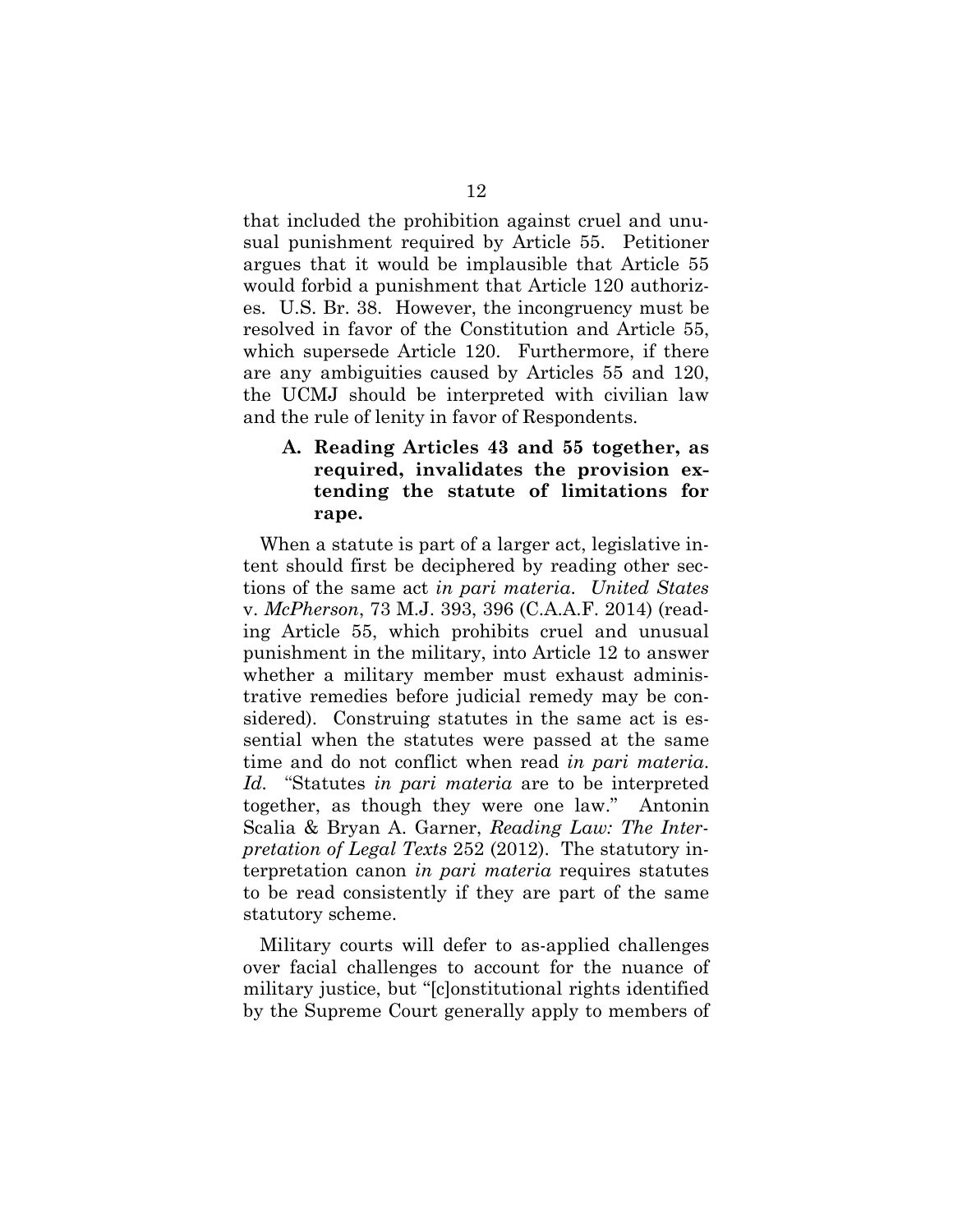the military unless by text or scope they are plainly inapplicable." *Easton*, 71 M.J. at 174. There is nothing in the text or scope of Articles 43 and 55 that negate the application of the constitutional right to be free from cruel and unusual punishment.

At the time of the alleged offenses, Article 43 read:

(a) A person charged with absence without leave or missing movement in time of war, or with any offense punishable by death, may be tried and punished at any time without limitation.

(b)(1) Except as otherwise provided in this section (article), a person charged with an offense is not liable to be tried by court-martial if the offense was committed more than five years before the receipt of sworn charges and specifications by an officer exercising summary court-martial jurisdiction over the command.

10 U.S.C. § 843 (1994). Article 55, at the time of the alleged offenses and currently, reads:

Punishment by flogging, or by branding, marking, or tattooing on the body, or any other cruel or unusual punishment, may not be adjudged by any court-martial or inflicted upon any person subject to this chapter. The use of irons, single or double, except for the purpose of safe custody, is prohibited.

10 U.S.C. § 855 (1956). Article 43 has been amended several times, but both Articles 43 and 55 were originally enacted in 1956, underscoring the intent that they should be read cohesively. When construed together, Article 43 can only be interpreted up to the limits of Article 55. Thus, with respect to rape, the import of Article 43(a) must be read as "[a] person charged . . . with any offense punishable by death,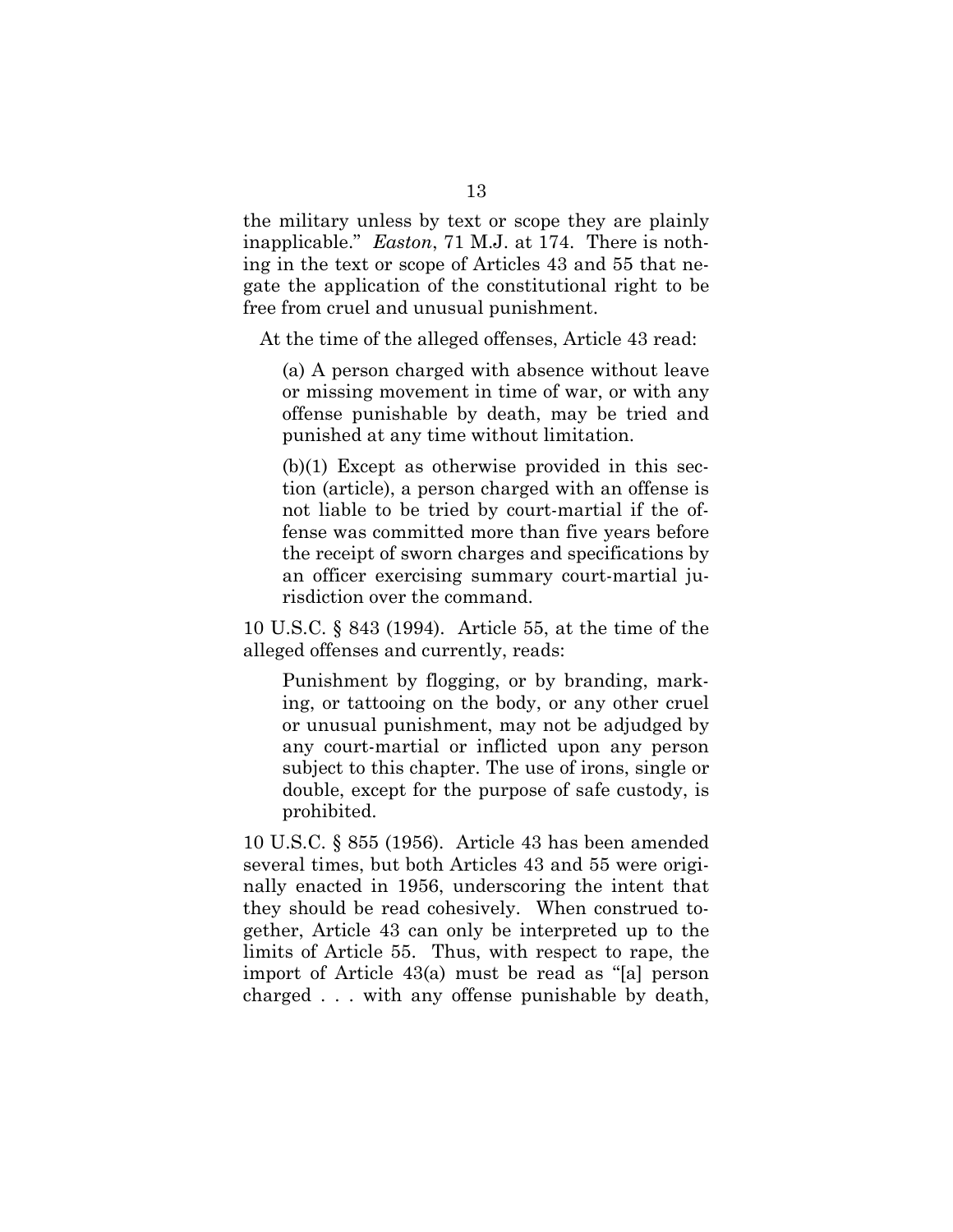may be tried and punished at any time with limitation" so long as it is not "any . . . cruel or unusual punishment," which "may not be adjudged by any court-martial or inflicted upon any person." 10 U.S.C. § 843(a) (1994); 10 U.S.C. § 855 (1956). Reading Article 43 *in pari materia* with Article 55, invalidates the unlimited statute of limitations provision as applied to rape. Thus, the CAAF properly held that the fiveyear statute of limitations had run in all of Respondents' cases.

#### **B. The Constitution and Article 55 supersede Article 120.**

The military has hierarchical sources of rights, including the Constitution, the UCMJ, the Manual for Courts-Martial, and Executive Orders, among others. *United States* v. *Lopez*, 35 M.J. 35, 39 (C.M.A. 1992) ("Normal rules of statutory construction provide that the highest source authority will be paramount, unless a lower source creates rules that are constitutional and provide greater rights for the individual[.]"). In that hierarchy, the Constitution is paramount. The CAAF is not "generally free to "digress" from applicable Supreme Court precedent' on matters of constitutional law." *Mangahas,* 77 M.J. at 223 (quoting *United States* v. *Witham,* 47 M.J. 297, 300 (C.A.A.F. 1997)). As discussed *infra*, policy cannot supersede the Constitution without a clear, militaryspecific exception. See *Pena,* 64 M.J. at 265 ("In our evaluation of both constitutional and statutory allegations of cruel or unusual punishment, we apply the Supreme Court's Eighth Amendment jurisprudence 'in the absence of legislative intent to create greater protections in the UCMJ.'" (quoting *Lovett*, 63 M.J. at 215)); see also *Cary,* 62 M.J. at 280 (Crawford, J., concurring) ("Failure to follow Supreme Court precedent not only places the jurisprudence of this Court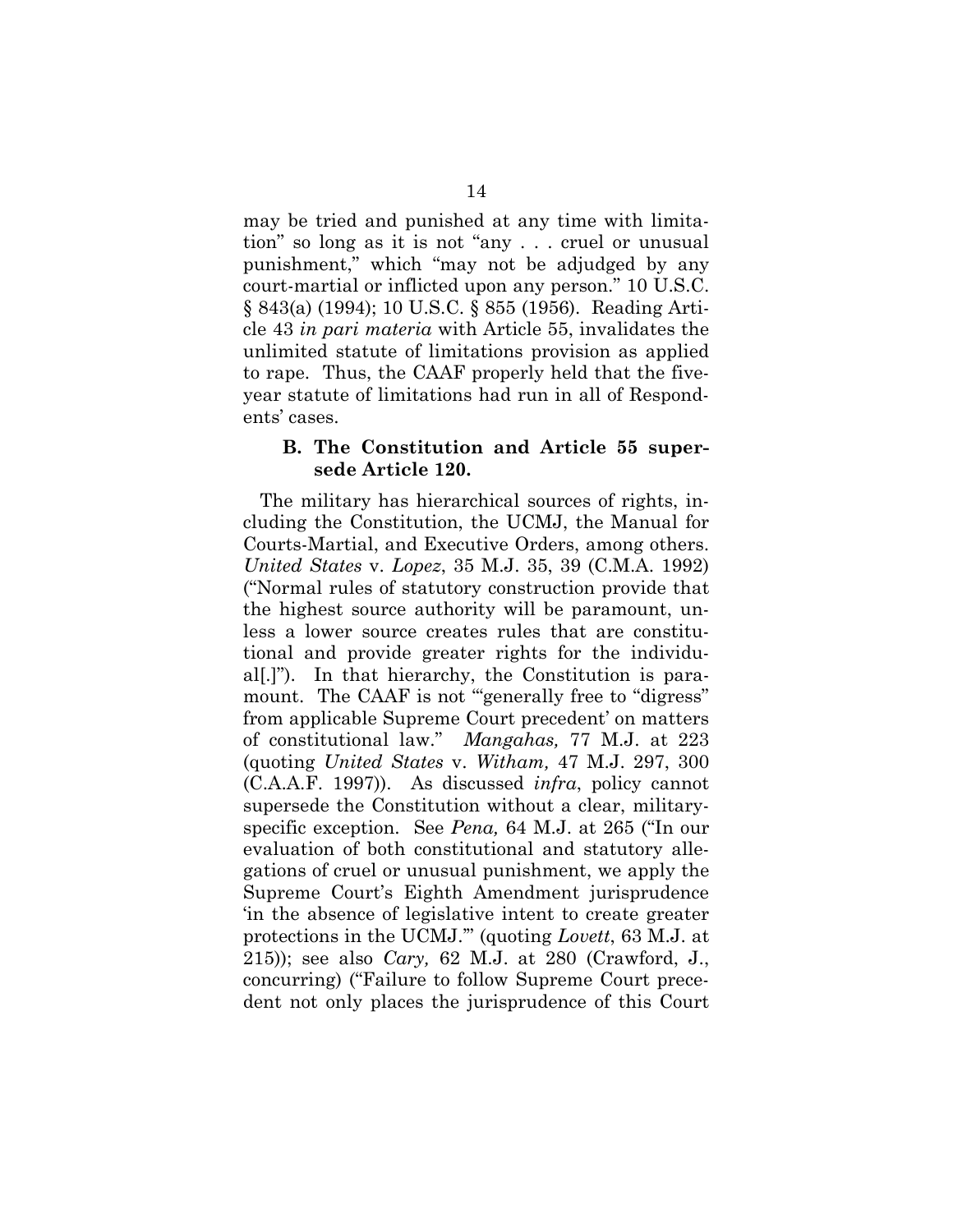outside the judicial mainstream, but also undermines that specialized society's respect for, and confidence in, the military justice system."). When military regulation clashes with a constitutional right, the regulation must be examined to determine "whether 'legitimate military ends are sought to be achieved,' and whether it is 'designed to accommodate the individual right to an appropriate degree.'" *Goldman* v. *Weinberger*, 475 U.S. 503, 506 (1986) (citation omitted). Without a specific, legitimate military necessity, or a legislative or executive mandate to the contrary, the CAAF has a duty to follow Supreme Court precedent. *Cary,* 62 M.J. at 280 (Crawford, J., concurring).

Article 55 incorporates Supreme Court precedent decided in *Coker*, protecting the constitutional rights of servicemembers against the cruel and unusual punishment of the death penalty for rape of an adult. Article 120 is a clashing military regulation with no articulation of a legitimate military distinction or necessity; thus, Article 55, as an incorporation of the Eighth Amendment and Supreme Court precedent, cannot be overridden by Article 120. See *United States* v. *Stephens*, 67 M.J. 233, 235 (C.A.A.F. 2009) ("[A] rule or other provision of the *Manual for Courts-Martial* cannot sanction a violation of Appellant's constitutional rights.").

Petitioner argues that Article 55 and Article 120 were enacted together as part of the UCMJ in 1956, and because statutory provisions should not be read to nullify the other, Article 55 cannot be reasonably read to invalidate Article 120, U.S. Br. 38; however, at the time Articles 55 and Article 120 were enacted, the Supreme Court had not yet interpreted the Constitution to preclude the death penalty as a permissible punishment for rape of an adult, and thus one did not invalidate the other. The Supreme Court decided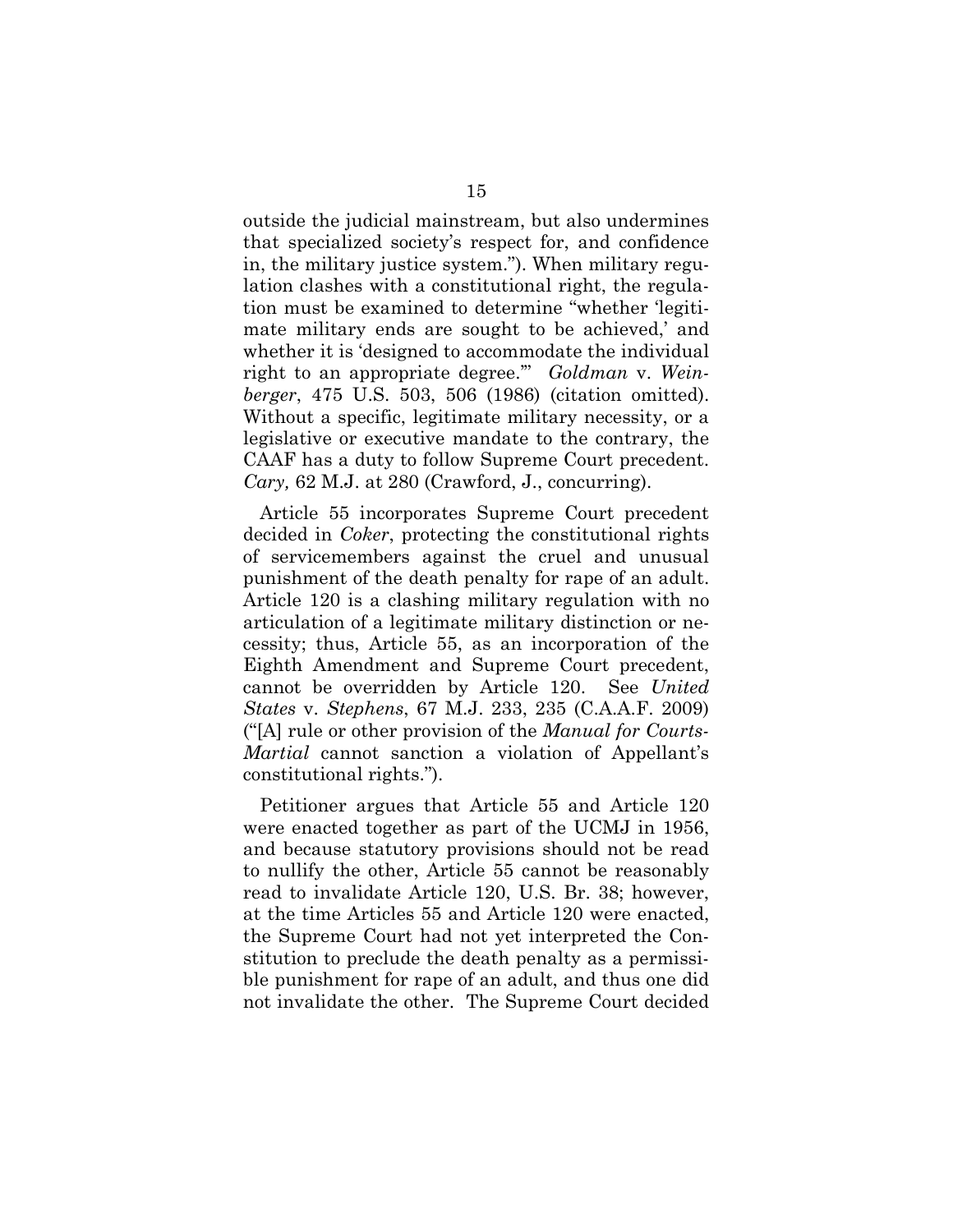*Coker* two decades later, in 1977, and military courts applied this precedent to subsequent cases. Application of Supreme Court precedent, as is the duty of military courts absent a specific military exception or an express directive from Congress, nullifies Article 120 as unconstitutional.

#### **C. If an ambiguity arises, the UCMJ should be interpreted with civilian law.**

Respondents correctly posit that the plain language of "offense punishable by death" unambiguously excludes rape from Article 43 for the purpose of the statute of limitations, Resps. Br. 17–19; however, even if Articles 55 and 120 are ambiguous, the UCMJ must be interpreted consistent with civilian law, warranting an affirmance of the dismissal of Respondents' cases.

First, if there is ambiguity between whether Article 43 should be read with Article 55 or 120, the rule of lenity requires that Article 55 prevail, as it would limit the statute of limitations for rape to five years, and preclude the military from imposing the death penalty. *Whitman* v. *United States*, 574 U.S. 1003 (2014) (statement of Scalia, J., joined by Thomas, J., respecting the denial of certiorari) ("The rule of lenity requires interpreters to resolve ambiguity in criminal laws in favor of defendants.").

Additionally, military courts have regularly applied the Supreme Court Eighth Amendment precedent to courts-martial for decades since the holding in *Coker.*  See *Mangahas,* 77 M.J at 223; *Clark*, 18 M.J. at 776; *United States* v. *McReynolds*, 9 M.J. 881, 882 (A.F.C.M.R. 1980) (per curiam). By relying upon civilian law to interpret the UCMJ, military courts have established that any ambiguity must be decided in accordance with "civilian law." See *Mangahas*, 77